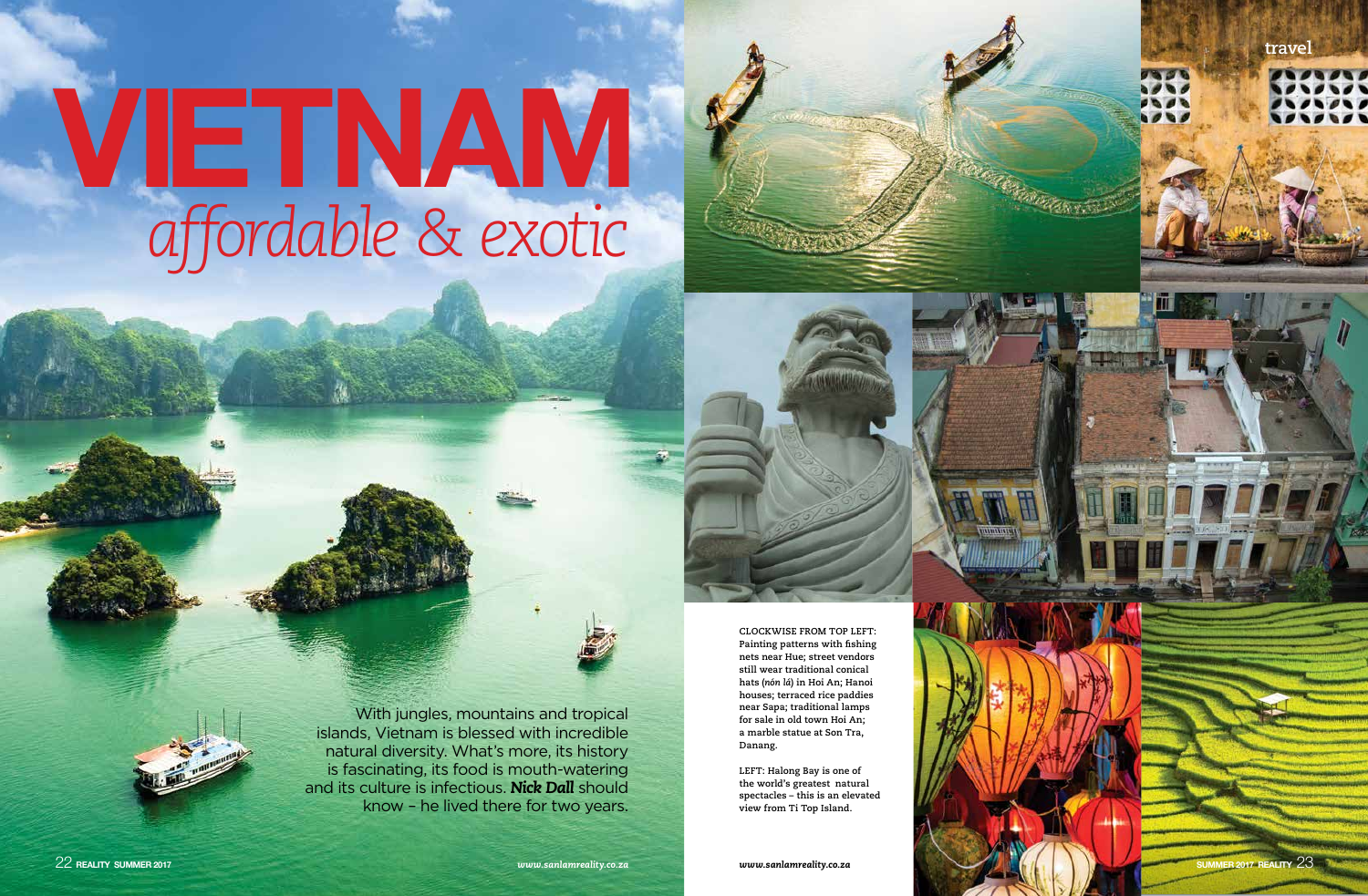# **travel**





Hanoi is lovely, but it's also frenetic and exhausting and you'll soon need some country air. Convenient, then, that it's only a few hours from one of the world's greatest natural wonders. The northern half of Vietnam is littered with limestone karsts (rocky 'islands') and their random scattering achieves haphazard perfection in Halong Bay, where more than 2000 islets are a photographer's dream at every turn.

The bay is best seen by boat, and there are loads of options available. Do some research on TripAdvisor to make sure that the boat has a good safety record and decent food. If you're travelling with youngsters, you could charter a smaller boat for yourselves. Regardless of which boat you choose, I'd strongly advise going for two or more nights. This allows you to reach lesspopulated, more pristine parts of the bay.

Depending on how long you go for, your itinerary will include excursions to floating villages and caves as well as family-friendly activities like snorkelling, kayaking and nightfishing for squid.

Spend a couple of nights back on land at the adventure capital of Vietnam. Over half of Cat Ba Island has been declared a national park, so the forests are untouched, the streams pristine and the beaches virgin. It's a great place for rock climbing, scuba diving or kayaking and there's good hiking and mountain biking.

Quarter is fascinating and the French Quarter is all about sedate Parisian boulevards, fancy hotels and international fashion brands. But it's the area around the city's musty, gothic cathedral, on the western shore of the lake, which gets my vote for family fun.

### NICK'S FAVOURITE STREET FOODS

- Pho: Pronounced 'fur', is the country's most famous dish. It's a spicy beef broth, swimming with noodles, herbs and sliced chicken or beef.
- Bun cha: The one dish I still crave is a Hanoian lunchtime staple consisting of thin rice noodles, braaied pork rashers sopped up by a lukewarm soup of fish sauce and garlic.
- Banh mi: A pint-sized baguette stuffed with slow-roasted pork belly, paté, pickled daikon, a fried egg and more. The sandwiches at Banh My Phuong in Hoi An have been voted the world's best.
- Pho cuon: Healthy and delicious, these fresh spring rolls comprise prawn or pork (or both) and fresh herbs in a soft rice noodle wrapping.
- Banh xeo: Moreish, deep-fried crepes made from rice flour and coconut milk and filled with pork, prawns and sprouts.

or most people Vietnam is defined by<br>its war, but these days it's a peace-<br>loving nation which is growing more<br>prosperous by the day. This far eastern<br>strip of a country bordering the South China Sea or most people Vietnam is defined by its war, but these days it's a peaceloving nation which is growing more prosperous by the day. This far eastern has everything a holidaying family could wish for, and it's one of the few places in the world where your rands will actually go somewhere.

**ABOVE: Khue Van is one of the ornate gates into the Temple of Literature which, founded nearly 1000 years ago, is the first university in Vietnam.**

**TOP: The central roundabout between Hoàn Kiem Lake and the Old Quarter is a popular gathering spot in Hanoi. ABOVE: Over 2000 limestone karsts make Halong Bay a unique site, which is best explored over a few days by boat.** 

Hanoi radiates from Hoàn Kiếm Lake. The chaotic, claustrophobic and colourful Old

*You'll have to pick your way through rows of grannies doing Tai Chi and fend off the advances of black market moneychangers, but it's*  worth it. **11** 



The cobbled streets are wider than those in the Old Quarter and the city's notorious traffic is less frenzied here, which makes it a great neighbourhood to explore on foot, or – better still – in a *cyclo*. The kids will feel like kings as you cruise the streets atop your old-fashioned bicycle rickshaw… just be sure to negotiate a fee with the driver *before* setting off.

If you're a fan of the macabre, head on over to the terrifically imposing Ho Chi Minh mausoleum for a glimpse of the great leader's embalmed body. Another hit with young ones is the so-called B-52 lake – a pea-green pond where a downed American bomber rests to this day.

For something a bit less surreal, I'd advise exploring the peaceful grounds of the Temple of Literature. At 950-years-old it is Vietnam's oldest university (quite something if you consider that UCT hasn't even made it to 200 yet). After you've checked out the temple, follow the scent of grilled pork to Bun Cha Van Mieu across the street for a bowl of sweet, fatty, tangy goodness that will change your life forever.

# Asia of old

Hanoi, Vietnam's historic capital, is just as you imagined ancient Asia to be. At its heart is the willow-fringed Hoàn Kiếm Lake, the very place where an enormous turtle is supposed to have swallowed Emperor Le Loi's magic sword. Neither the turtle nor the sword has been seen for a thousand years, but that's not to say you shouldn't look for it.

You'll have to pick your way through rows of grannies doing Tai Chi and fend off the advances of black market moneychangers, but it's worth it. Cross the red wooden bridge to Jade Island for your first taste of a Vietnamese pagoda, and afterwards indulge in a *ca phe sua da* – traditional Vietnamese iced coffee lashed with condensed milk – at a trendy lakeside cafe. Then take the kids to one of the highly enjoyable traditional 'water puppet' shows.

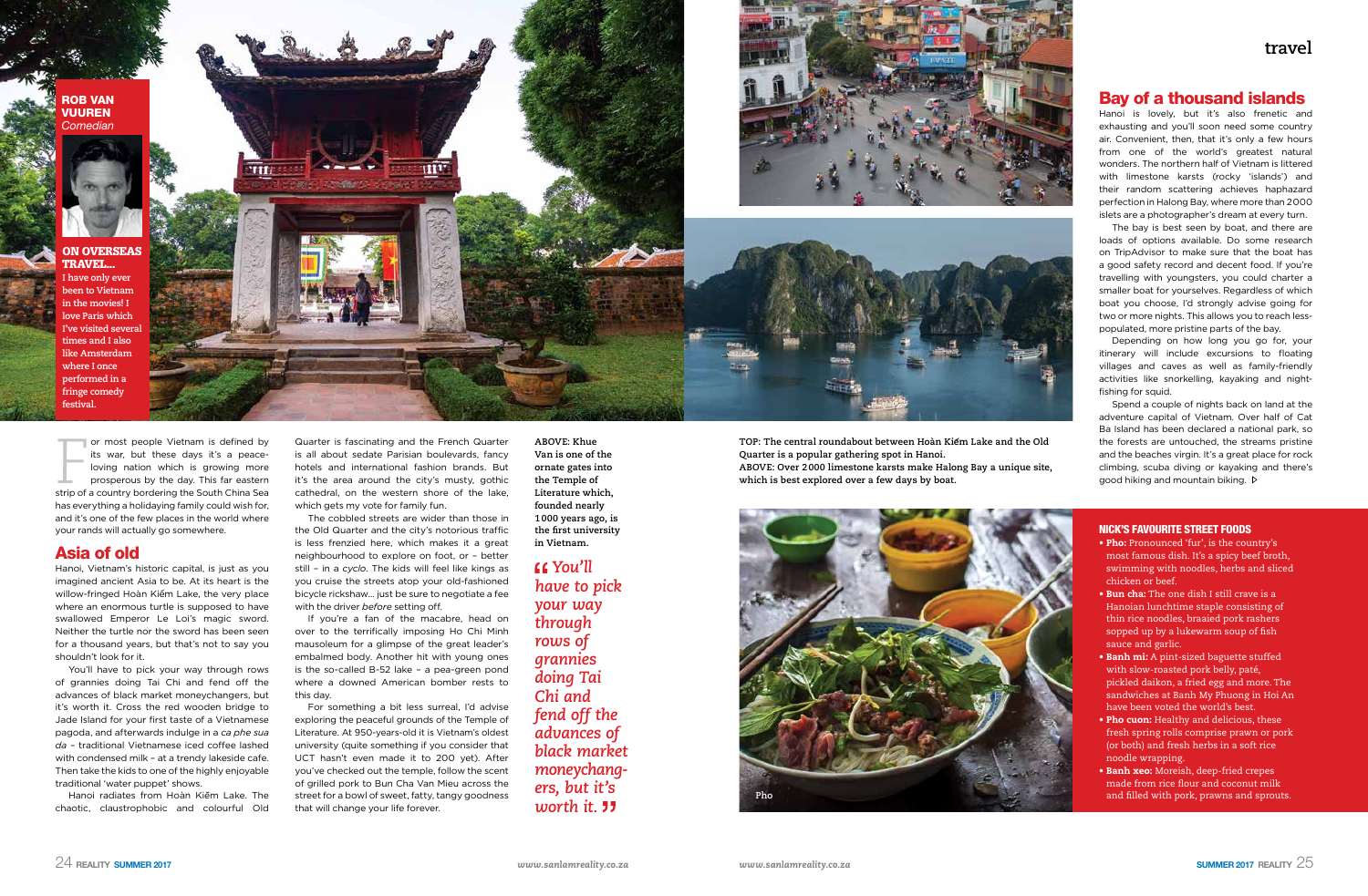



If possible, avoid Cat Ba on weekends in June, July and August – this is high-season for local tourism, and the place loses some of its rugged, natural allure.

# Where time stands still

My absolute favourite spot in 'Nam is the coastal village of Hoi An, an hour's flight from Hanoi. Founded by the Chinese in the 15th century, it was once the most important trading port in the whole of south-east Asia. It's now a living, breathing museum on the banks of the languorous Thu Bon River, and only escaped destruction thanks to an open-minded American general who refused to bomb such a gem.

Phu Quoc: This tropical island paradise is the nation's primary producer of fish sauce; and it's great for snorkelling and scuba diving.

Hue: Set on a meandering river, the old imperial capital is lovely; make time to see the mausoleums outside town too. Caves near Dong Hoi: Phong Nha and Paradise Cave are magnificent, and the recently-discovered Son Doong is the largest cave in the world.

Its narrow, cobbled streets are closed to motorised traffic, so it's easy to imagine what it must have been like in its heyday. Traditional 'tube houses' (narrow single-storey houses with small street frontage) dominate the scene, but

#### ALSO WORTH SEEING

Ho Chi Minh City (Saigon): HCMC is Vietnam's biggest city and its economic hub. It's also home to the gruesome but poignant War Remnants Museum and the nearby Cu Chi tunnels – an underground labyrinth used by the Viet Cong.

If the beach is more your thing, take a taxi (or rent a scooter) and head out to An Bang Beach. The water is always warm, the beer is always cold and the seafood is always freshly caught. For the best day ever, arrive early and bag a hammock or a lounger at one of the lowkey restaurants. Then spend the next eight hours swimming, reading, napping and feasting.  $\triangleright$ 

Sapa: This mountain retreat, an overnight train ride from Hanoi, offers cool respite, great views and a chance to connect with minority tribes.

every so often there is an ornately decorated temple or bridge. Meanwhile, crones in conical hats peel pineapples to order and goateed men sell dumplings from modified bicycles with charcoal burners above their back wheels.

There are more tailors in this tiny village than there are in the whole of South Africa. They can craft anything from a three-piece suit to a pair of board-shorts to your exact specifications in a matter of days. There are also loads of art galleries, craft studios and off-the-peg clothes shops.

**ABOVE: Established as a hill station by the French in 1922, Sapa is home to several ethnic minorities and is a popular trekking base in the Hoàng Liên Son Mountains of northwestern Vietnam.**